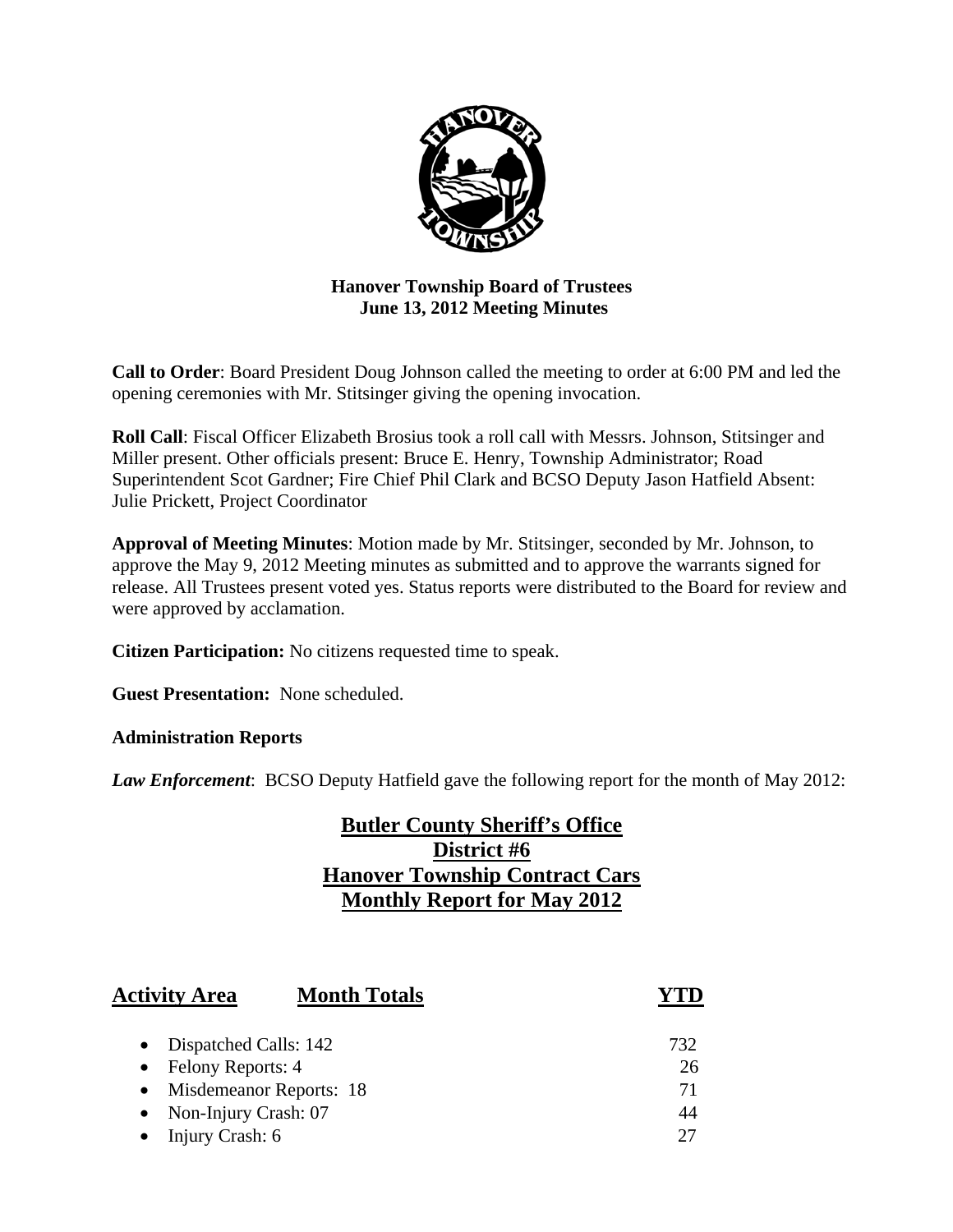| <b>Total Reports: 35</b>                   | 162      |  |
|--------------------------------------------|----------|--|
| Assists/Back Up: 52                        | 261      |  |
| Felony Arrests: 3<br>$\bullet$             | 11       |  |
| Misdemeanor Arrests: 05                    | 36       |  |
| <b>OMVI</b> Arrests: 4<br>$\bullet$        | 09       |  |
| <b>Total Arrests: 12</b>                   | 53       |  |
| Traffic Stops: 44                          | 186      |  |
| <b>Moving Citations: 26</b>                | 97       |  |
| <b>Warning Citations: 18</b>               | 85       |  |
| FI Cards: 0<br>$\bullet$                   | $\theta$ |  |
| Civil Papers Served: 0<br>$\bullet$        | $\Omega$ |  |
| <b>Business Alarms: 8</b><br>$\bullet$     | 32       |  |
| <b>Residential Alarms: 13</b><br>$\bullet$ | 84       |  |
| Special Details: 1<br>٠                    | 09       |  |
| COPS Times: 6565 (Min.)<br>$\bullet$       | 33,500   |  |
| <b>Vacation Checks: 52</b>                 | 227      |  |

#### \*\*\*\*\*\*\*\*\*\*\*\*\*\*\*\*\*\*\*\*\*\*\*\*\*\*\*\*\*\*\*\*\*\*\*\*\*\*\*\*\*\*\*\*\*\*\*\*\*\*\*\*\*\*\*\*\*\*\*\*\*\*\*\*\*\*\*\*\*\*\*\*\*

Reporting Deputies: T. Lentz and J. Hatfield/ Report prepared by HT Administration

Special Note: Deputy Hatfield was issued a new cruiser; Deputy Hatfield was on vacation May 1- May 12, 2012

*Fire/EMS*: Chief Clark presented the following report for the month of May 2012:

# **Hanover Township Fire Department Monthly Report for May 2012 (Presented in June 2012)**

Run and detail activity for the Fire and EMS operations are reflected in the following numbers:

| $\bullet$ | <b>Emergency Medical Operations/Squad Runs:</b> | 33 |
|-----------|-------------------------------------------------|----|
| $\bullet$ | Motor Vehicle Accidents:                        | 14 |
| $\bullet$ | Fire Runs:                                      |    |
|           | • Fire Inspections:                             |    |
| $\bullet$ | Air & Light Truck Call Out:                     |    |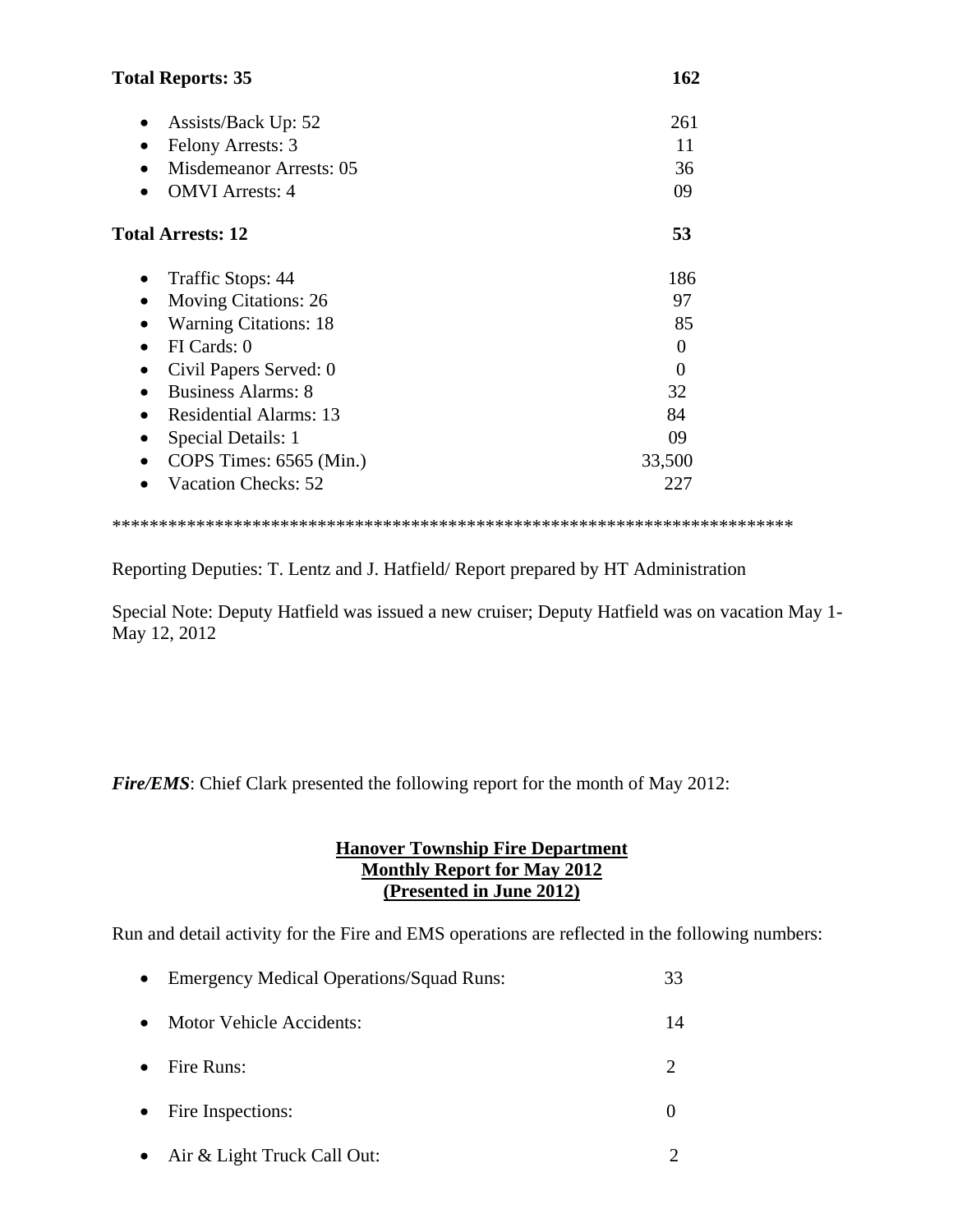|                                                                       | <b>Knox Box Details</b>             |       | 0                                               |
|-----------------------------------------------------------------------|-------------------------------------|-------|-------------------------------------------------|
| $\bullet$                                                             | (Fire Safety Week Details)<br>Other |       | $\boldsymbol{0}$                                |
|                                                                       | Total for the month:                |       | <b>51 Runs/Operations</b><br>(51 Fire/EMS Runs) |
| <b>Total Year to Date</b><br>(47 Runs Lower than same time last year) |                                     |       | <b>253 Runs/Operations</b>                      |
|                                                                       |                                     |       | (May 2011: 50 Runs/Operations)                  |
| Total for 2011                                                        |                                     | 719   |                                                 |
| Total for 2010                                                        |                                     | 748   |                                                 |
| Total for 2009                                                        |                                     | 676   |                                                 |
| Total for 2008:                                                       |                                     | 669   |                                                 |
| Total for 2007:                                                       |                                     | 717   |                                                 |
| Total for 2006:                                                       |                                     | 505   |                                                 |
|                                                                       | (Six Year Yearly Average):          | (672) |                                                 |
|                                                                       |                                     |       | $\sim$ $\sim$ $\sim$                            |

 **Phil Clark, Fire Chief** 

*Road/Cemetery*: Mr. Gardner presented the following reports for the month of May 2012:

### **SUPERINTENDENT'S REPORTS (June 13, 2012)**

Millville Cemetery Operations Report May 1 through May 31, 2012

| 4 Graves sold to Township residents-----------------------\$         | 2,440.00  |
|----------------------------------------------------------------------|-----------|
|                                                                      | 895.00    |
|                                                                      | 0.00      |
|                                                                      | 5,400.00* |
|                                                                      | 0.00      |
|                                                                      | 1,900.00  |
| Foundation and Marker installation fees------------------\$ 2,950.40 |           |
|                                                                      |           |

 **\***6 @ regular fee of \$900 = \$5400.00

# **Other Cemetery Activities**

- 1. Poured 9 foundations
- 2. Set out Memorial Day flags<br>3. Mowed 4 times and trimmed tv
- Mowed 4 times and trimmed twice
- 4. Cleaned the shop
- 5. Sprayed Round-Up on the front three sections
- 6. Fixed and seeded 11 graves
- 7. Repaired mowers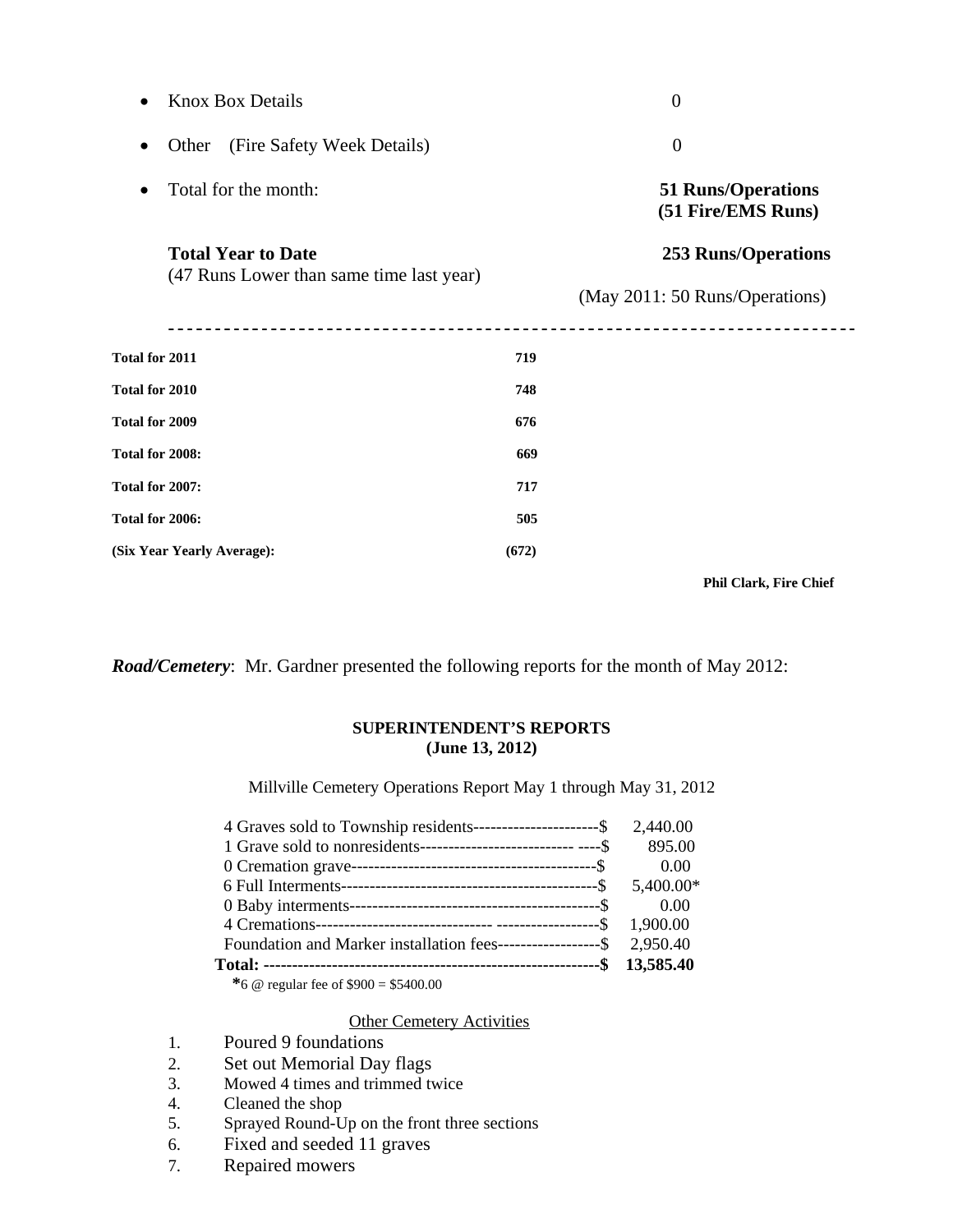### **Road, Streets and Park (Scot Gardner)**

- 1. Cleaned up debris from storms on May  $1<sup>st</sup>$  and  $2<sup>nd</sup>$ .
- 2. Called in on May  $5<sup>th</sup>$  for a tree downed across Cochran Road.
- 3. Received salt delivery and now entire supply is under roof.
- 4. Removed dead trees from walking path.
- 5. Removed pea gravel from the spiral slide and installed wood chips.
- 6. Removed pea gravel, the cement bases and railroad ties from the rocking animal play equipment and refilled with dirt.
- 7. Finished first round of roadside mowing.
- 8. Worked on cutting back brush on all Township roads.
- 9. Trimmed a pine tree on Krucker Road (resident request).
- 10. Helped a resident on Millville-Oxford Road with debris in her ditch.
- 11. Sprayed weed killer around trees along the walking path.
- 12. Made safety improvements to the slide and swing set as recommended by insurance carrier.
- 13. Cut a tree that was about to fall in front of the big culvert on Gardner Road.
- 14. Trimmed trees around the walking path.
- 15. Erected a construction fence at a sink hole on Amarillo Drive.
- 16. Sprayed for weed control around road signs, guardrails and culverts including the curbs on Greenacres and Greenlea Drive.
- 17. Replaced a "curve" sign on Gardner Road that had been run over.
- 18. Repaired the gutter on the front of the Community Center.
- 19. Cleaned out the inlets on multiple culverts.
- 20. Picked up a donated transmission for the Car Show.
- 21. Performed monthly park, truck and storm water inspections.
- 22.

### *Administrator's Report*

### **Administrator May 2012 Summary Report (Presented June 2012)**

- **Employee Surveys**: Continued work with Fire and other employees of the Township seeking completion of surveys. Surveys were still being turned in at the end of May and the results of the citizen survey have not been received from Miami University yet. Due to timing and attention to special events, final reports and recommendations may not be ready until sometime in July or early August..
- **Property Complaints**: Numerous property complaints have been worked on or in process in May. The Township seeks voluntary compliance when a responsible party can contacted but most of the properties are vacate or in foreclosure. Streets worked on: Stillwell Beckett, Old Oxford, Hamilton Richmond Road and Laredo. Queen Mary (2452) was determined by Jim Fox and Bruce Henry during a site inspection that the yard is now in compliance with applicable statutes.
- **State Auditor Examination**: In conjunction with the Fiscal officer, provided rebuttal information to the preliminary audit. Met with supervising auditors for review of preliminary findings. Discussed possible policy changes for review by the Board of Trustees.
- **Public Service Award:** Mr. Henry was nominated by Mr. Johnson for outstanding public service to the Ohio Kentucky Indiana Regional Council of Governments. After evaluation, OKI selected Mr. Henry to receive a regional public service award. The presentation of the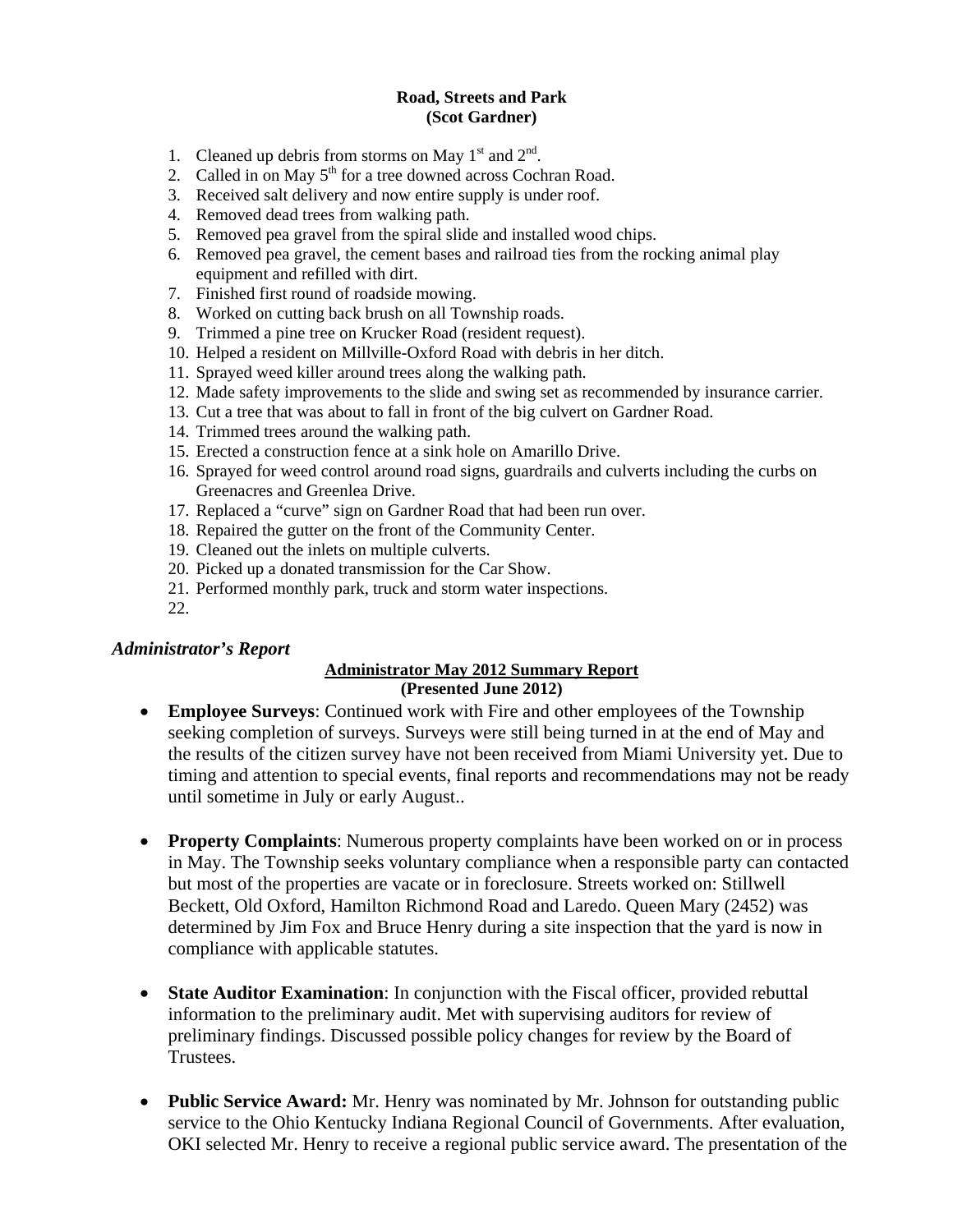award was made by Hamilton County Commissioner Todd Portune at a ceremony on Fountain Square on May 10, 2012. Mr. Johnson and Mr. Henry's family were in attendance.

- **Workers Compensation**: Working with BWC to obtain withdrawal of medical claim that should not have been submitted. Prepared required follow up documents for submission to BWC.
- **Safety Council Awards**: The Township received recognition for calendar year 2011 for not having any lost time accidents and improving its safety record by 25% from the preceding year. Mr. Henry attended the annual banquet to receive the award on behalf of the Township.
- **Safety Playground**: Working on follow up to playground safety report continuing to replace pea gravel areas and repair older equipment while seeking funds to replace older slide, spring bounce pony and to install more picnic tables. Sent in OTARMA report addressing playground recommendations.
- **Board meeting**: Prepared agenda items, resolutions, suggested meeting schedule for 2012 and related matters for Board packets to be considered at the May  $9<sup>th</sup>$  meeting.
- **Financial Reports**: Obtained data from the Fiscal officer and prepared Township funds analysis for the monthly Board meeting.
- **Drainage Issues**: Worked on problems located on Stephenson Road and Amarillo. Asked BCEO for assistance.
- **Committees**: Met with the Park Committee and Land Use Committee. Prepared documents for Kids Fest and Car Show.
- **Financial Reports** are attached for review by the Board.

# **Personnel Actions effective June 13, 2012** - *Approve as follows:*

1. Desirae C. Stevens 998 Sanders Drive Hamilton, Ohio 45013 to be appointed as an Emergency Medical Technician Basic at \$14.50 per EMS Run;

2. Gilbert R. Rhodus 696 Beissinger Road Hamilton, Ohio 45013 to be appointed as a Firefighter at 12.50 per run;

3. Ryan A. Rhodus 696 Beissinger Road Hamilton, Ohio 45013 to be appointed as a Firefighter/EMT \$12.50 per run FF and \$14.50 per run EMT.

# *All three appointments were recommended by the Chief and fall within the Board approved Classification Plan for the Fire Department.*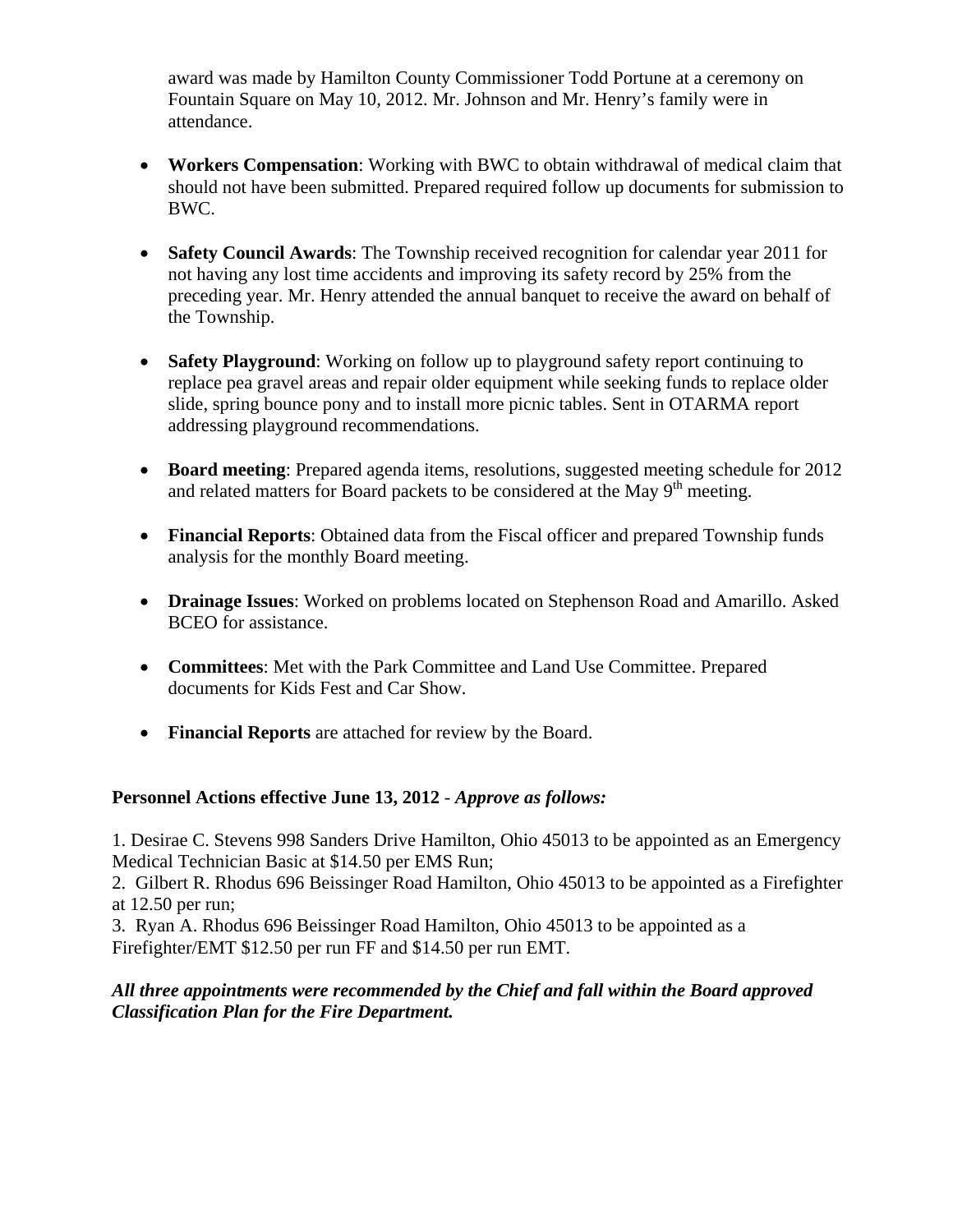# **Complaint Properties Under Review- Report to the Board June 13, 2012**

- 1805 Laredo: Trash Build up/unsightliness- Update- owner has done some work. No enforceable violations as of June  $13<sup>th</sup>$ .
- 1334 Old Oxford: House vacated; High weeds and grass- will refer to a contractor for mowing. Completed as of June 13, 2012- Township authorized. Received title search on June  $12^{\text{th}}$ . Will refer for lien.
- 2452 Queen Mary: Building and Zoning Order pending; progress made on vehicles and debris. As of June 13, 2012- in compliance.
- 2170 Hamilton Richmond: abandoned block structure; no plumbing- Pending- was referred to the County. Still pending- no word.
- 791 Woodbine: Lawsuit decided; Court approved Township's position to tear down structure. As of June  $13<sup>th</sup>$ , referred to Community Development for demolition funds.
- Corner of Darrtown and Stillwell Beckett vacant lot: Complaints received about tics, weeds and lack of maintenance. Orders are in process. Update: Letter mailed on May 22, 2012. No response as of June  $12<sup>th</sup>$ - weeds not cut.
- 1743 Stahlheber Road: High weeds and grass. Dealing with bank with no progress; directed Road Department to mow front yard area. Update: title work completed for new orders and assessment.
- 1651 Gardner: Vacant House- complaint lodged about rodents and snakes coming from there. Letter sent and returned to us on June  $\overline{4}^{th}$ . Ordered private contractor to cut for the Township.
- 1580 Hamilton Richmond Road: High weeds and grass- complaints about rodents and snakes coming from this area. Orders mailed but returned to the Township on June  $5<sup>th</sup>$ . Asked private contractor to cut for the Township.
- > 3295 Stillwell Beckett: Has been vacant for some time; asked County to do something but doesn't fit their criteria. Receiving new complaints about the weeds reference tics. Asked for a quote to mow a 6-8 foot strip behind the residential properties.
- $\triangleright$  Vacant properties: Several properties are being watched for high grass and weeds. Attempts are being made to determine who is responsible.

# **Property Donation Darrtown Road Update Report to the Board June 13, 2012**

I have met with the property owner (Herschull Jones) about the donation of 48 acres of land and structures. He still wants the Township to have the property and we have been trying to clarify the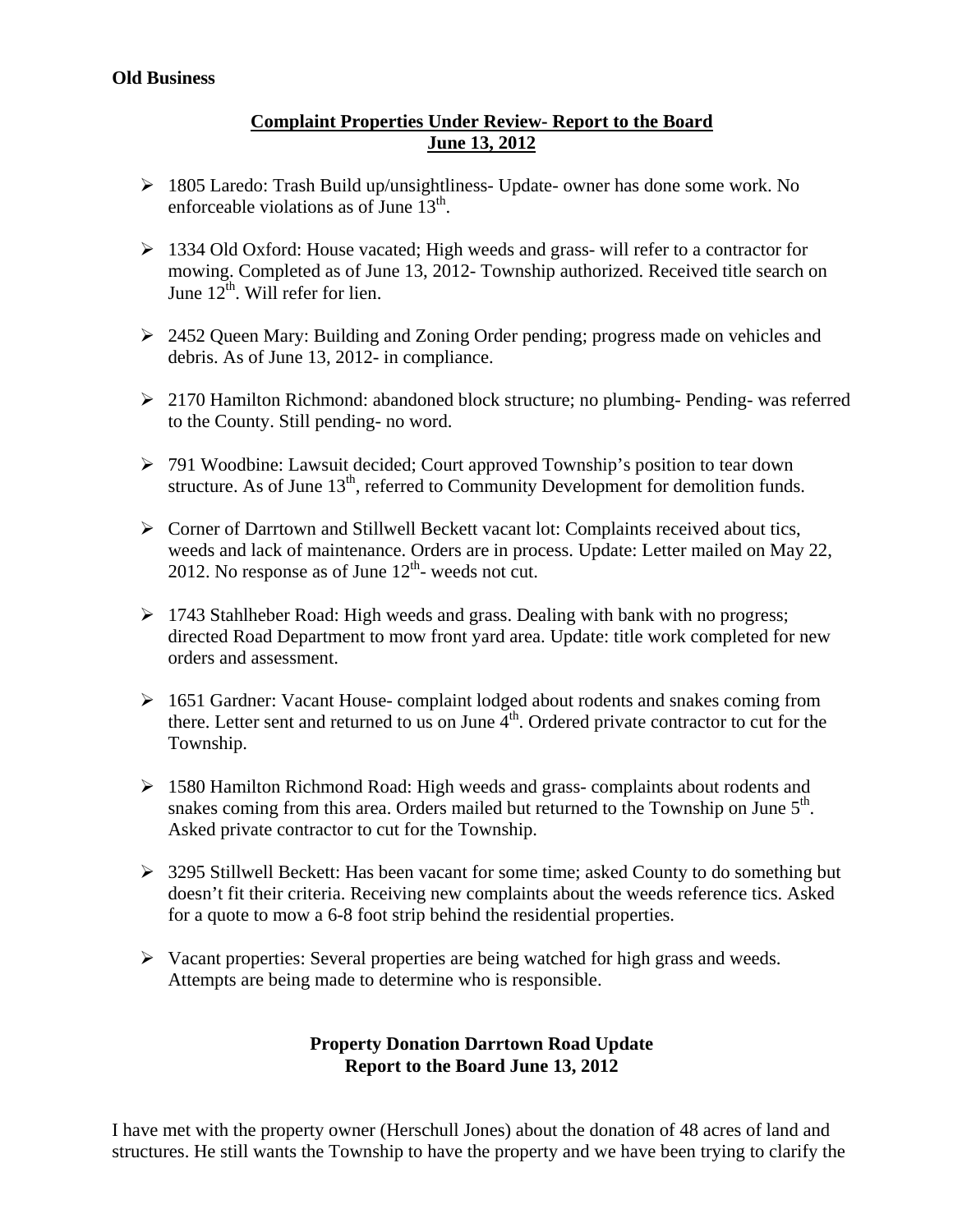conditions or restrictions. He now wants to incorporate the donation in his will. I will review the matter Roger Gates and once we are clear from a legal standpoint as to what we can agree or should agree to, I will brief the Board for the final disposition of this matter.

# *Previous Information Given to the Board:*

On March 27, 20112 Hurshull Jones stopped by to see me and stated he owned a large farm of 48 plus acres located at 1768 Darrtown Road. He indicated he no longer wished to farm the property but did not want it converted to some sort of development. He posed the question for the Board to consider if the Board would be willing to accept a property donation with certain conditions about preserving the open space. I advised him that the Board would be in Session on April  $11<sup>th</sup>$  and I would present his idea/request to the Board. In the interim, I asked Mr. Jones to give some thought to the specific conditions he would have in mind and submit something in writing before the meeting. As of this date, I have not heard back but I have left a voice mail message for him. Assuming he may still be interested in such a donation, what are your thoughts regarding this matter?

**Drainage Issues Update:** All of the requests brought up during the May meeting were referred to the Butler County Engineer's Office for review and follow up information. As of this meeting, there has been no word back.

# **Newsletter Report to the Board**

The newsletter went through a final proof on Monday and Tuesday. Quality Publishing is printing and folding the newsletter due to reach residents the week of June  $18<sup>th</sup>$ . Articles include: Township Safety Awards, Recycling Info, Millville Cemetery, Keeping Hanover Township Beautiful, Debris Burning Law, Administrator Award, 2012 Road Improvement Schedule, Car Show, Fire Station Cookbook, Kids Fest, Ladies Industrial Band, and Promotion ads for local businesses. We hope in time to sell ads to promote Hanover and adjacent area businesses to help offset the costs of the newsletter.

# **Merle Court Name Approved**

Hanover Township received a certified copy of County Commissioners Resolution No. 12-05- 03095 approving the request to provide consistency along Merle Court to rename a portion of the street currently named Merle Avenue to Merle Court.

Fire Station Repair: Chief Clark referenced a report asked for by the Township administrator from CDS Associates and CUC about moisture seeping along the block surface in the fire station upper bay area and showing up in the Fire Prevention and Bunk area hallway. The report suggested using a special coating as the most cost effective means of addressing this problem. Chief Clark indicated he had spoken to a vendor who provided a good price if the Township purchased the surface coating material. As the Chief did not have the proposal in front of him, the Board directed him to get with the Township Administrator and process a PO for the work (which is less than \$3000 for the labor).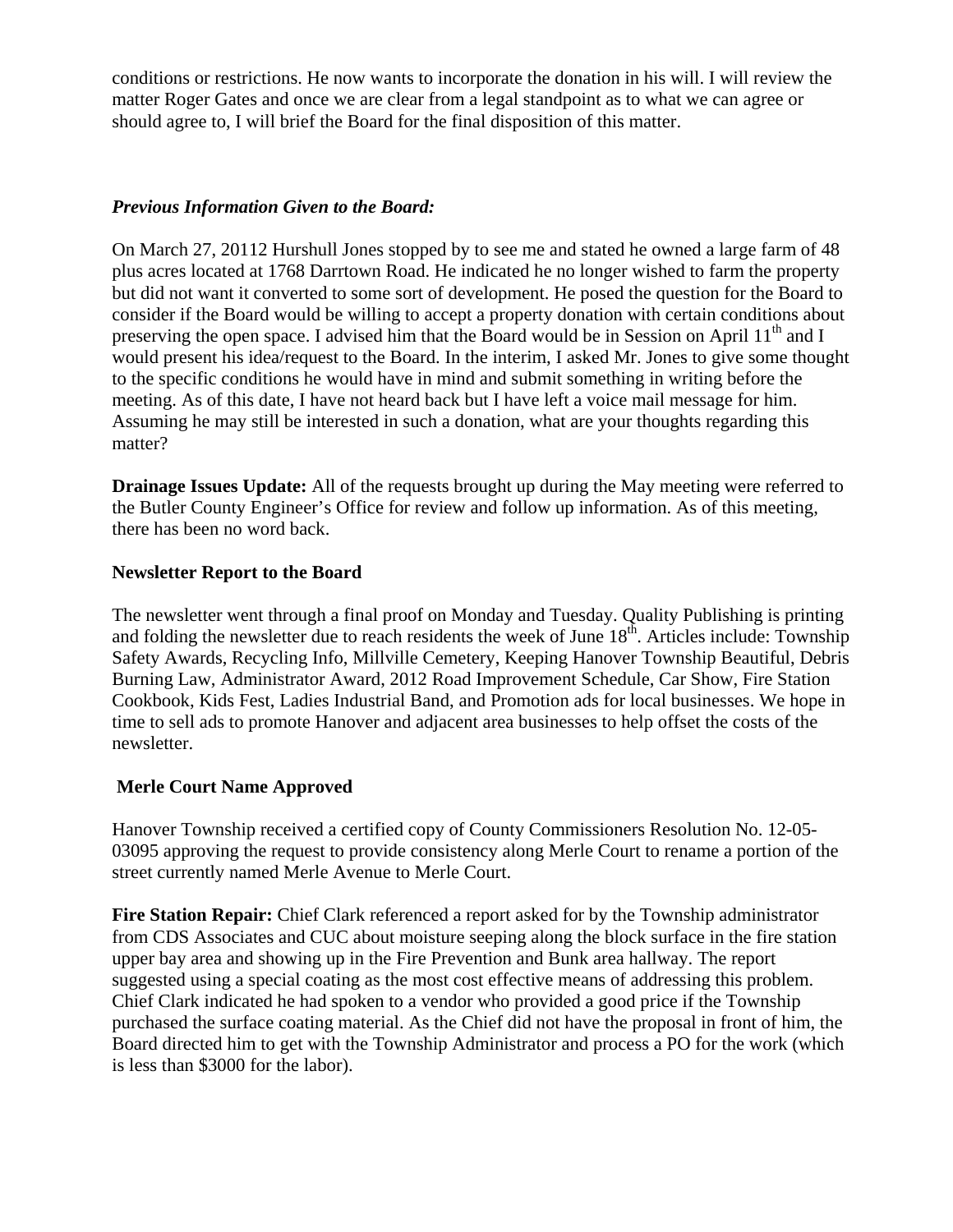### **New Business**

*Resolution No. 33-12 Then and Now – Audit Requirements:* Mr. Henry explained the routine "house-keeping" nature of this resolution. . This resolution covers payments to several vendors. After some discussion, Mr. Miller made a **motion** to adopt Resolution No. 30-12 which was seconded by Mr. Johnson. Upon roll call, all three Trustees voted yes.

# **Resolution No. 33-12**

# **Approving Purchase Orders and Subsequent Expenditures Provided Under the "Then and Now" Process as Recommended by the Fiscal Officer**

*Whereas*, the Fiscal Officer reported on recent "Then and Now" purchase of products and services from KCR Mechanical Services, Cargill, Inc. and Butler County Emergency Management Agency; and

*Whereas*, the Fiscal Officer recommends that payment associated therewith be authorized through a "Then and Now" Purchase Order (amounts over \$3,000.00) officially approved by the Board and payment made accordingly; and

*Whereas*, the Board of Trustees concurs with the recommendation of the Fiscal Officer,

# *Be it resolved by the Board of Trustees of Hanover Township Butler County, Ohio*

*Section I.* That to promote sound and efficient fiscal operations for the Township, the following items are hereby approved: \$2,910.00 KCR Mechanical Service \$1160.00 Fund 2281, \$1050.00 Fund 1000 and \$70.00 Fund 2031; \$16,274.84 Cargill, Inc. Fund 2021 \$15,774.81 and Fund 2011 \$500.00 (PO No. 50-12); and \$3,241.29 Butler County Emergency Management Agency \$2,241.29 Fund 2281 and \$1,000.00 Fund 1000.

**Section II**. That the Fiscal Officer is authorized to take all necessary steps to process said expenditures and provide payment accordingly.

The foregoing resolution was adopted in an open public meeting and is a reflection of the official action taken by the Board of Trustees of Hanover Township Butler County, Ohio on the 13<sup>th</sup> day of June 2012.

| <b>Board of Trustees</b> | Vote | <b>Attest and Authentication:</b> |
|--------------------------|------|-----------------------------------|
| Douglas L. Johnson       |      |                                   |
| Fred J. Stitsinger       |      | Elizabeth A. Brosius              |
| Larry Miller             |      | Fiscal Officer/Clerk              |

*Reminder: July meeting has been changed to Monday July 9, 2012 which is also the Budget Hearing meeting. The Fiscal officer described the nature of the tax budget and its required adoption in July.*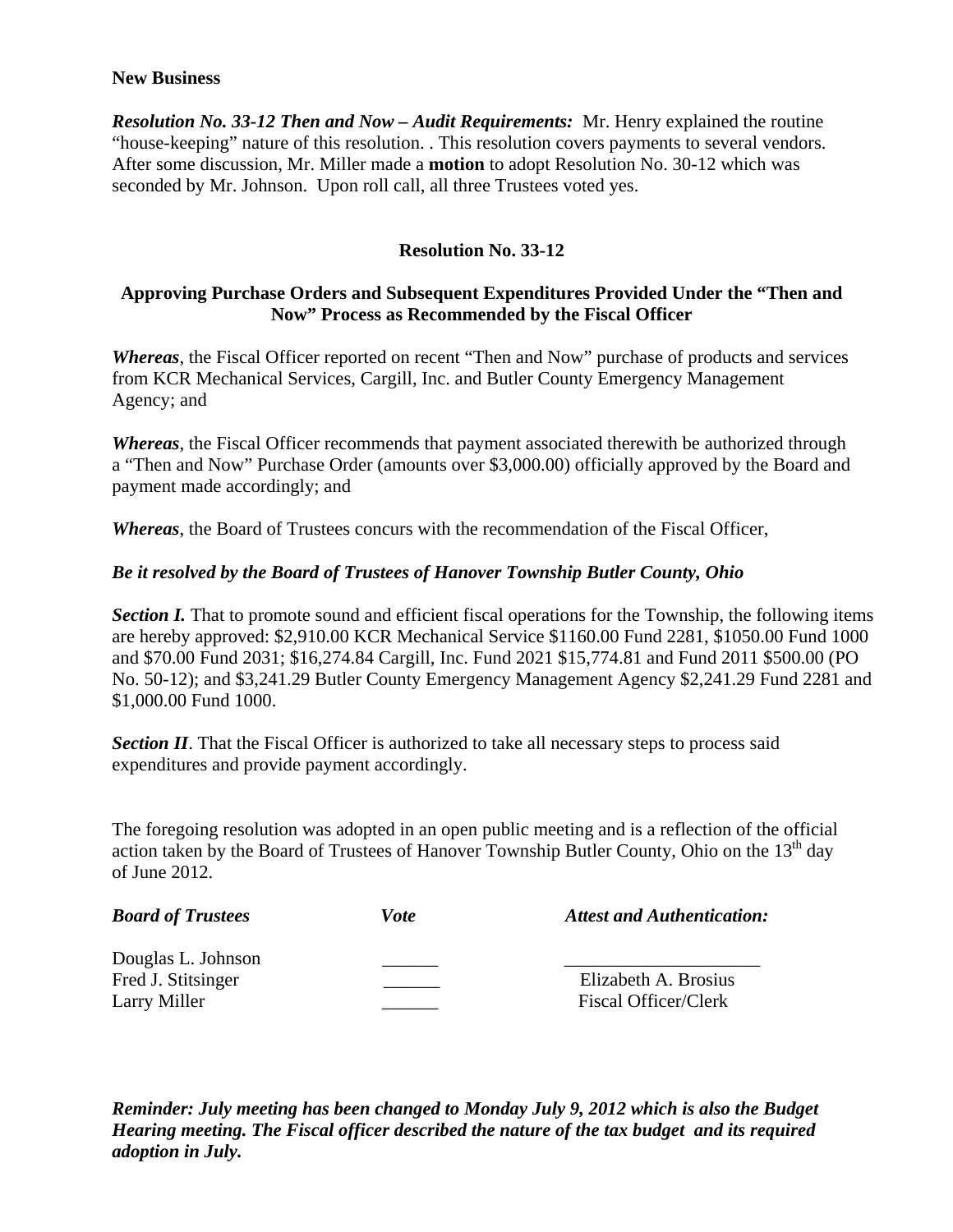# **Hanover Township Memorial Park- Suggested Equipment Purchases Report to the Board**

As part of the Township's overall park development plan, the Township has been replacing outdated equipment, and in some cases, equipment that did not meet current playground safety standards. Much of the new surface material and new equipment has been paid for through matching grants. The current goal has been to replace a spring loaded horse and tall metal slide with equipment that can be better utilized by kids and safer to use. The spring load horse has been removed and in that area we are trying to grow grass. The metal slide had repairs made to it recently to comply with a safety audit conducted recently. We have not been able to replace the metal "merry go round" that was removed some time ago as it did not meet current playground safety standards. We submitted 3 different grant applications but we were not funded.

To complete our change out of equipment and to provide added cushion for fall support in certain areas, we recommend the following:

- 1. Purchase of an "OmniSpin" Spinner, price range \$5600 to \$7600.
- 2. Purchase an additional swing unit with two swings \$1100 to \$2000.
- 3. Purchase of a "stand up seesaw" Estimated \$1900.
- 4. Purchase of Modular Vinyl type landscape timbers to replace RR ties Estimate: \$3000.00
- 5. Additional purchase of IPEMA ASTM Certified ADA Wood fibers for added fall cushion Estimated Cost \$1700.00.

Total cost range: \$13,300 to \$16,200; this would be a General Fund Expense.

For larger equipment or "added improvements" as recommended by the Park Committee, we will continue to solicit for grants in August, October of this year and February of next year.

The Board asked the Administrator some questions about the equipment and generally agreed that the Township should follow its short range plan to complete the final phases as discussed. Mr. Miller made **a motion** to approve expending funds up to \$16,200.00 and authorizing the Township Administrator to proceed. Mr. Stitsinger seconded the motion. After discussion, the roll was called with Mr. Stitsinger, Mr. Miller and Mr. Johnson voting yes.

# **Fifth Annual Kids Fest- Hanover Township Memorial Park Report to the Board**

The Hanover Township Board of Trustees, working in cooperation with the Hanover Township Park Committee, is hosting the 5th annual Kids Fest Day on Saturday, June 23, 2012 at the Hanover Township Memorial Park. The event will open at 1:00 p.m. with the Board of Trustees kicking off a Treasure Hunt for children ages 1 through 12. Special treasure hunt prizes will be awarded for various age groups. Beginning at 2:30 p.m., there will be a children's pie eating contest- parents are welcome to compete too! From 1:00PM to 4:30PM there will be children's face painting, clown balloon artists, an animal petting area and other children's games. Throughout the afternoon, equipment displays by Law Enforcement, Fire/EMS, Public Works Operations and special interest will be on site. Also special hay wagon rides will be available for kids from 1:00 PM to 4:30 PM. At 3:00 PM, a fitness-for-fun activity is scheduled as kids from ages 4 through 12 will compete in races held on the .55 mile walking path near the Gazebo. Race prizes will be awarded by categories. At approximately 3:45PM there will be contests held for the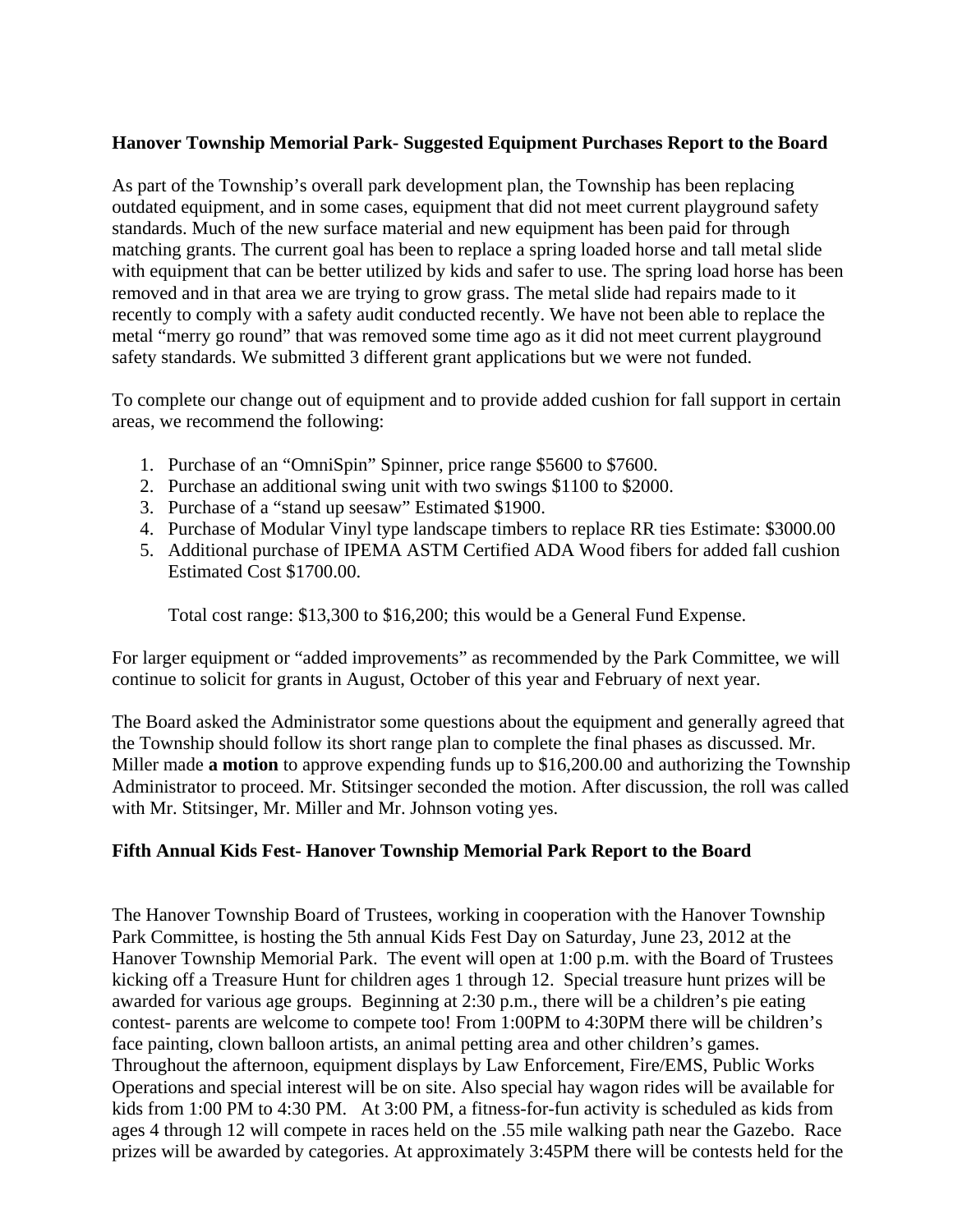most patriotic decorated bicycle and patriotic costumes for ages 2-14. Members of the Lt. Terrence C. Graves Detachment of the Marine Corps League will be judging these contests with assistance from the Hanover Township Board of Trustees. Food and Flub's Ice Cream will be available throughout the afternoon.

In order to cover support expenses, we need a motion from the Board approving expenses for Kids Fest not to exceed \$1,900.00 excluding cash sponsors. Cash or donated item sponsors to date include: Stony Run Enterprises, First Millville Baptist Church, Fritzche Family, Scot Gardner, Julie Prickett, Bruce Henry and Reffitt's Garage and Towing.

A Motion was made to approve the foregoing expenditures by Mr. Miller, seconded by Mr. Johnson. After discussion, a roll call vote was taken with the vote being all three Trustees voting yes.

# **Zoning Variance Notices**

**2310 Lanes Mill Road**: Don Mayberry is requesting a variance to the Zoning Code to build an accessory building larger than zoning allows and closer to the property lines than zoning allows. The Board of Trustees of Hanover Township discussed the proposed variance for the above captioned location. In general, the Board has not taken a position to oppose the variance so long as certain issues of concern are addressed. The Board is concerned about the following items/questions:

- 1. The proposed garage based upon drawings submitted shows no indication of an access drive or general access to the facility. How is this to be achieved? Will neighboring property or right of way be encroached upon?
- 2. Since the proposed size of the accessory is building appears to be generally twice the size allowed, will the septic run off or septic system be adversely impacted? Will drainage be adversely impacted?
- 3. Since the rationale for expansion is storage, does that include all boats, motors, parts, vehicle parts and the heavy lift equipment unit now setting out in the drive and front yard area; that is will all of these items be placed in this garage to clean up the front yard area?

The Board of Trustees directs the Township Administrator to be present and present these issues for consideration. It is the desire of the Board to insure that the variance leads to an improvement for all concerned.

**1876 Vanda**: Michael Getz is requesting a variance to the Zoning Code to build an accessory building larger than zoning allows and closer to the property lines than zoning allows. After examining Mr. Getz's letter and drawing as well as the improvements made so far, the Board does not object to the variance as requested.

**Liquor Permit**: The Fiscal Officer reviewed a Liquor Permits (C1,C2) transfers to Allen Wayne Douglas DBA Papaws Country Market 2247 Millville Avenue from Priya Enterprises,inc DBA Sunny Market. there was no objection raised BY THE bOARD.